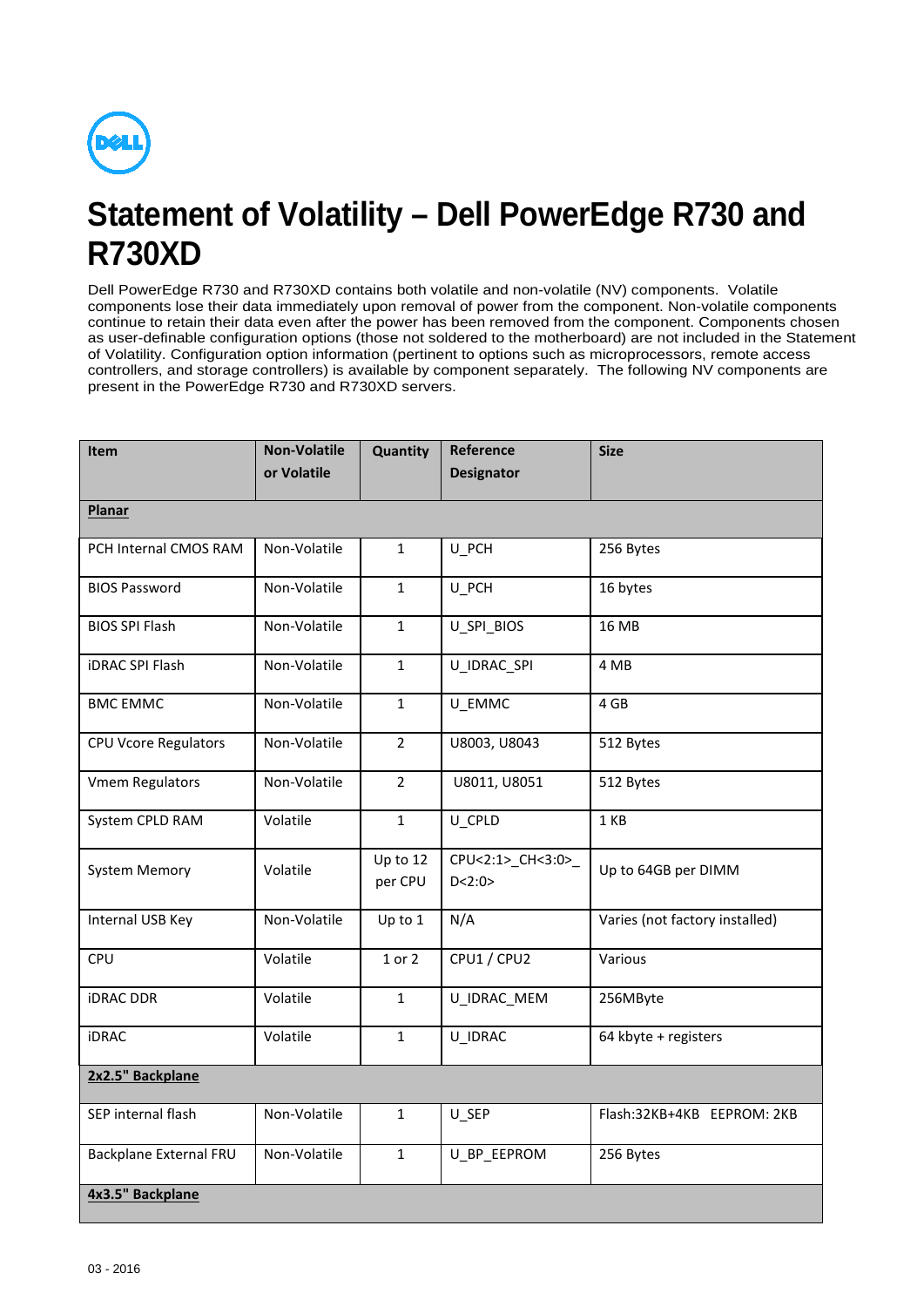| SEP internal flash      | Non-Volatile | $\mathbf{1}$ | U_SEP         | Flash:32KB+4KB EEPROM: 2KB |
|-------------------------|--------------|--------------|---------------|----------------------------|
| Backplane External FRU  | Non-Volatile | 1            | U_BP_EEPROM   | 256 Bytes                  |
| 24x2.5" EXP/Backplane   |              |              |               |                            |
| <b>NVSRAM</b> memory    | Non-Volatile | $\mathbf{1}$ | U_NVSRAM      | 1 Mb                       |
| Flash memory            | Non-Volatile | $\mathbf{1}$ | U_FLASH       | 128 Mb                     |
| Expander FRU image      | Non-Volatile | $\mathbf{1}$ | U_EXP_EEPROM  | 512 Bytes                  |
| BP FRU image            | Non-Volatile | $\mathbf{1}$ | U_BP_EEPROM   | 256 Bytes                  |
| 16x2.5" EXP/Backplane   |              |              |               |                            |
| <b>NVSRAM</b> memory    | Non-Volatile | $\mathbf{1}$ | U_NVSRAM      | 1 Mb                       |
| Flash memory            | Non-Volatile | $\mathbf{1}$ | U_FLASH       | 128 Mb                     |
| Expander FRU image      | Non-Volatile | $\mathbf{1}$ | U_EXP_EEPROM  | 512 Bytes                  |
| BP FRU image            | Non-Volatile | $\mathbf{1}$ | U_BP_EEPROM   | 256 Bytes                  |
| 8x2.5" Backplane        |              |              |               |                            |
| SEP internal flash      | Non-Volatile | $\mathbf{1}$ | U_SEP         | Flash:32KB+4KB EEPROM: 2KB |
| 8x3.5" Backplane        |              |              |               |                            |
| SEP internal flash      | Non-Volatile | $\mathbf{1}$ | U_SEP         | Flash:32KB+4KB EEPROM: 2KB |
| Backplane External FRU  | Non-Volatile | $\mathbf{1}$ | U_BP_EEPROM   | 256 Bytes                  |
| 12x3.5" EXP/Backplane   |              |              |               |                            |
| <b>NVSRAM</b> memory    | Non-Volatile | $\mathbf 1$  | U_NVSRAM      | 1 Mb                       |
| Flash memory            | Non-Volatile | $\mathbf 1$  | U_FLASH       | 128 Mb                     |
| BP FRU image            | Non-Volatile | $\mathbf{1}$ | U_BP_FRU      | 256 Bytes                  |
| Expander FRU image      | Non-Volatile | $\mathbf 1$  | U_EXP_FRU     | 512 Bytes                  |
| 18x1.8" Exp/Backplane   |              |              |               |                            |
| <b>NVSRAM</b> memory    | Non-Volatile | $\mathbf{1}$ | U_NVSRAM      | 1 Mb                       |
| Flash memory            | Non-Volatile | 1            | U_FLASH       | 128 Mb                     |
| BP FRU image            | Non-Volatile | $\mathbf 1$  | U_BP_EEPROM   | 256 Bytes                  |
| Expander FRU image      | Non-Volatile | 1            | U_EXP_EEPROM1 | 512 Bytes                  |
| <b>H730, H830 PERCs</b> |              |              |               |                            |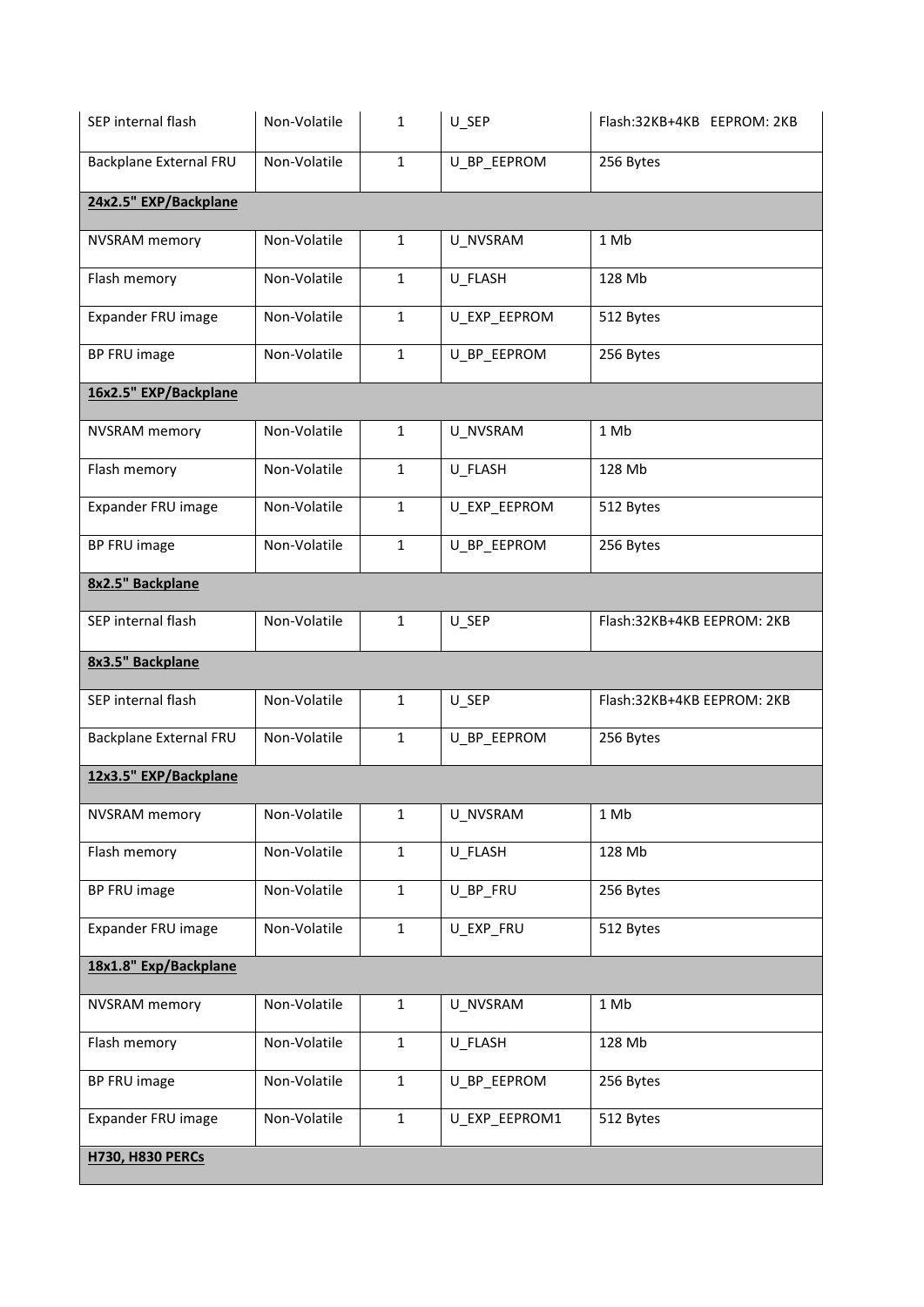| <b>NVSRAM</b>                         | Non-volatile | $\mathbf{1}$ | U1033          | 128KB     |  |
|---------------------------------------|--------------|--------------|----------------|-----------|--|
| <b>FRU</b>                            | Non-volatile | $\mathbf{1}$ | U1019          | 256B      |  |
| 1-Wire EEPROM                         | Non-volatile | $\mathbf{1}$ | U1004          | 128B      |  |
| SPD                                   | Non-volatile | $\mathbf 1$  | U22            | 256B      |  |
| SBR                                   | Non-volatile | $\mathbf{1}$ | U1020          | 8KB       |  |
| Flash                                 | Non-volatile | $\mathbf{1}$ | U1031          | 16MB      |  |
| <b>ONFI Backup Flash</b>              | Non-volatile | $\mathbf{1}$ | U1059          | 4GB       |  |
| SDRAM                                 | Volatile     | 5            | U1043-U1047    | 512MB/1GB |  |
| <b>H330, H330M PERC</b>               |              |              |                |           |  |
| <b>NVSRAM</b>                         | Non-volatile | $\mathbf 1$  | U1033          | 128KB     |  |
| <b>FRU</b>                            | Non-volatile | $\mathbf{1}$ | U1019          | 256B      |  |
| 1-Wire EEPROM                         | Non-volatile | $\mathbf 1$  | U1004          | 128B      |  |
| SBR                                   | Non-volatile | $\mathbf{1}$ | U1020          | 8KB       |  |
| Flash                                 | Non-volatile | $\mathbf{1}$ | U3             | 16MB      |  |
| <b>PCIe SSD Extension Card</b>        |              |              |                |           |  |
| Switch Configuration<br>EEPROM        | Non-Volatile | $\mathbf{1}$ | U <sub>2</sub> | 256B      |  |
| <b>IDSDM</b>                          |              |              |                |           |  |
|                                       |              |              |                |           |  |
| SPI Flash                             |              |              |                |           |  |
|                                       | Non-Volatile | $\mathbf 1$  | U <sub>2</sub> | 8Mb       |  |
| <b>MCU</b>                            | Non-Volatile | $\mathbf{1}$ | U <sub>6</sub> | 512KB     |  |
| Left Ear - R730xd                     |              |              |                |           |  |
| SPI Flash                             | Non-Volatile | $\mathbf 1$  | U_SPI_EEPROM   | 32Mb      |  |
| <b>Main Control Panel -R730</b>       |              |              |                |           |  |
| SPI Flash                             | Non-Volatile | $\mathbf 1$  | U_SPI_FLASH    | 32Mb      |  |
| <b>TPM</b>                            |              |              |                |           |  |
| <b>Trusted Platform</b>               | Non-Volatile | $\mathbf 1$  | U_TPM          | 128 Bytes |  |
| Module (TPM)                          |              |              |                |           |  |
| <b>iDRAC Quick Sync</b><br>MCU MSP430 | Non-Volatile | $\mathbf 1$  | U_MSP430       | 128KB     |  |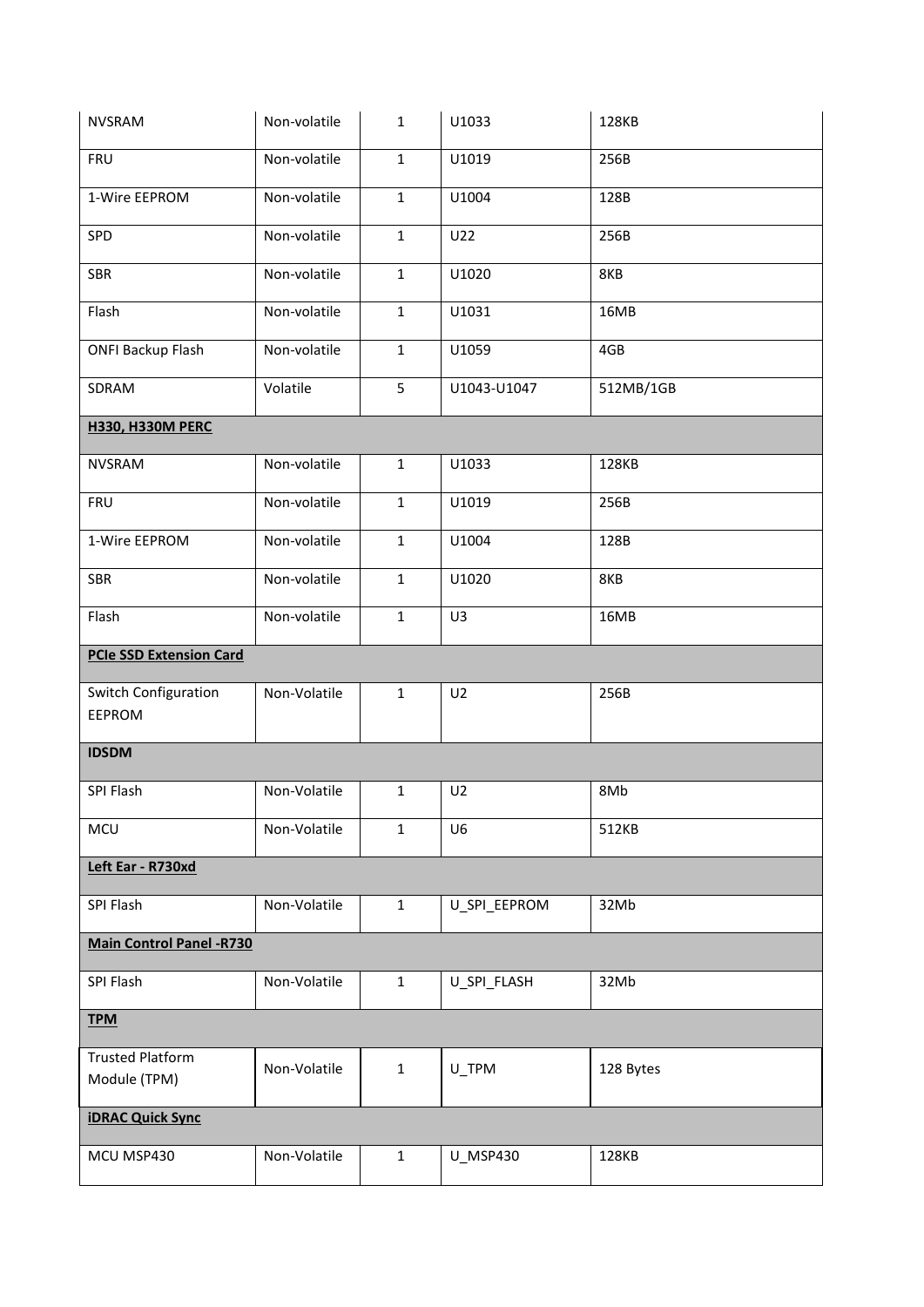| Item                            | Type (e.g. Flash PROM,<br>EEPROM) | Can user programs or<br>operating system write<br>data to it during normal<br>operation? | Purpose? (e.g. boot code)                                                                                                                                                                                                                            |
|---------------------------------|-----------------------------------|------------------------------------------------------------------------------------------|------------------------------------------------------------------------------------------------------------------------------------------------------------------------------------------------------------------------------------------------------|
| <b>Planar</b>                   |                                   |                                                                                          |                                                                                                                                                                                                                                                      |
| PCH Internal CMOS<br><b>RAM</b> | Battery-backed CMOS<br><b>RAM</b> | No                                                                                       | Real-time clock and BIOS<br>configuration settings                                                                                                                                                                                                   |
| <b>BIOS Password</b>            | Battery-backed CMOS<br><b>RAM</b> | Yes                                                                                      | Password to change BIOS<br>settings                                                                                                                                                                                                                  |
| <b>BIOS SPI Flash</b>           | SPI Flash                         | No                                                                                       | Boot code, system<br>configuration information,<br>UEFI environment, Flash<br>descriptor, ME                                                                                                                                                         |
| <b>iDRAC SPI Flash</b>          | SPI Flash                         | <b>No</b>                                                                                | iDRAC Uboot (bootloader),<br>server management<br>persistent store (i.e. IDRAC<br>MAC Address, iDRAC boot<br>variables), lifecycle log cache,<br>virtual planar FRU and EPPID,<br>rac log, system event log,<br>JobStore, iDRAC Secure boot<br>code, |
| <b>BMC EMMC</b>                 | eMMC NAND Flash                   | <b>No</b>                                                                                | Operational iDRAC FW,<br>Lifecycle Controller (LC) USC<br>partition, LC service diags, LC<br>OS drivers, USC firmware                                                                                                                                |
| CPU Vcore Regulators            | <b>ROM</b>                        | No                                                                                       | Operational parameters                                                                                                                                                                                                                               |
| <b>Vmem Regulators</b>          | <b>ROM</b>                        | No                                                                                       | Operational parameters                                                                                                                                                                                                                               |
| System CPLD RAM                 | <b>RAM</b>                        | No                                                                                       | Not utilized                                                                                                                                                                                                                                         |
| <b>System Memory</b>            | <b>DRAM</b>                       | Yes                                                                                      | System OS RAM                                                                                                                                                                                                                                        |
| Internal USB Key                | Flash                             | Yes                                                                                      | General purpose USB key<br>drive                                                                                                                                                                                                                     |
| CPU                             | Cache + registers                 | Yes                                                                                      | Processor cache + registers                                                                                                                                                                                                                          |
| <b>iDRAC DDR</b>                | <b>DRAM</b>                       | No                                                                                       | iDRAC local memory                                                                                                                                                                                                                                   |
| <b>iDRAC</b>                    | Cache + registers                 | No                                                                                       | Processor cache + registers                                                                                                                                                                                                                          |
| 2x2.5" Backplane                |                                   |                                                                                          |                                                                                                                                                                                                                                                      |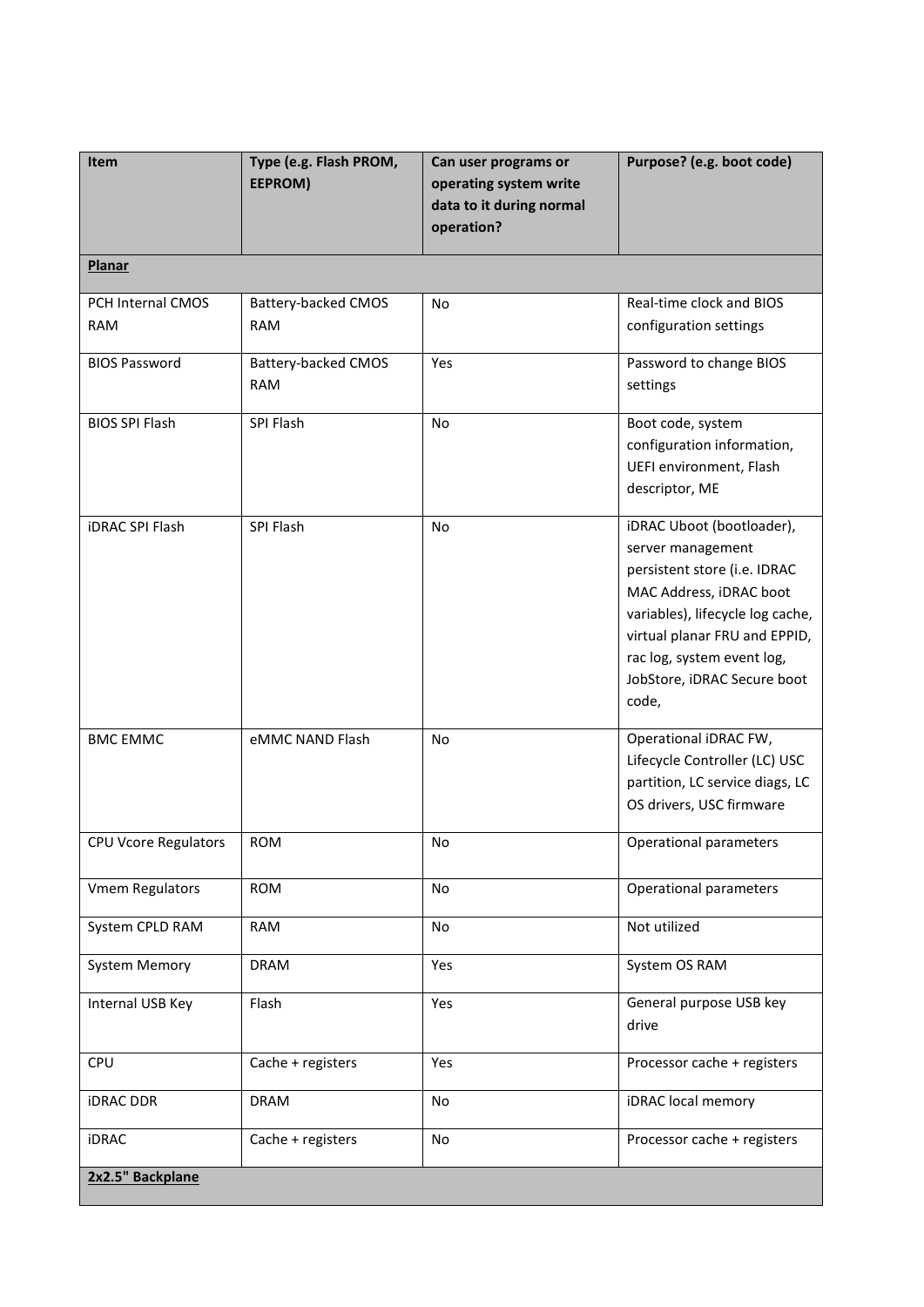| SEP internal flash                      | Integrated<br>Flash+EEPROM | No        | Firmware + FRU |
|-----------------------------------------|----------------------------|-----------|----------------|
| <b>Backplane External</b><br><b>FRU</b> | <b>I2C EEPROM</b>          | <b>No</b> | <b>FRU</b>     |
| 4x3.5" Backplane                        |                            |           |                |
| SEP internal flash                      | Integrated<br>Flash+EEPROM | <b>No</b> | Firmware + FRU |
| <b>Backplane External</b><br><b>FRU</b> | <b>I2C EEPROM</b>          | <b>No</b> | <b>FRU</b>     |
| 24x2.5" EXP/Backplane                   |                            |           |                |
| <b>NVSRAM</b> memory                    | Flash                      | No        | FW config data |
| Flash memory                            | Flash                      | No        | Firmware       |
| Expander FRU image                      | <b>I2C EEPROM</b>          | No        | <b>FRU</b>     |
| BP FRU image                            | <b>I2C EEPROM</b>          | No        | <b>FRU</b>     |
| 16x2.5" EXP/Backplane                   |                            |           |                |
| <b>NVSRAM</b> memory                    | Flash                      | <b>No</b> | FW config data |
| Flash memory                            | Flash                      | No        | Firmware       |
| Expander FRU image                      | <b>I2C EEPROM</b>          | No        | <b>FRU</b>     |
| BP FRU image                            | <b>I2C EEPROM</b>          | No        | <b>FRU</b>     |
| 8x2.5" Backplane                        |                            |           |                |
| SEP internal flash                      | Integrated<br>Flash+EEPROM | No        | Firmware + FRU |
| 8x3.5" Backplane                        |                            |           |                |
| SEP internal flash                      | Integrated<br>Flash+EEPROM | No        | Firmware + FRU |
| <b>Backplane External</b><br><b>FRU</b> | <b>I2C EEPROM</b>          | No        | <b>FRU</b>     |
| 12x3.5" EXP/Backplane                   |                            |           |                |
| <b>NVSRAM</b> memory                    | Flash                      | No        | FW config data |
| Flash memory                            | Flash                      | No        | Firmware       |
| BP FRU image                            | <b>I2C EEPROM</b>          | No        | <b>FRU</b>     |
| Expander FRU image                      | <b>I2C EEPROM</b>          | No        | <b>FRU</b>     |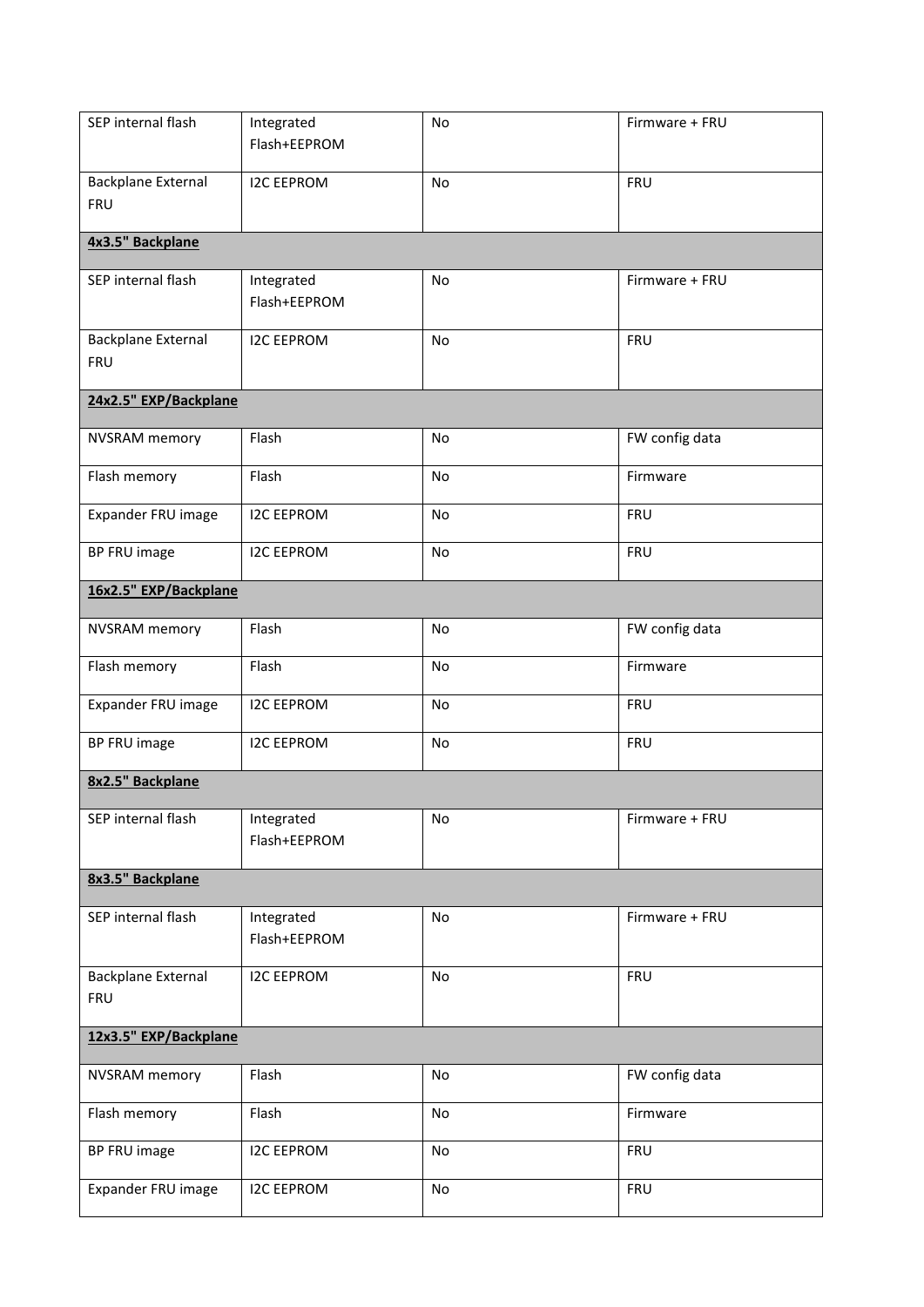| 18x1.8" Exp/Backplane                 |                          |                                 |                                                         |
|---------------------------------------|--------------------------|---------------------------------|---------------------------------------------------------|
| <b>NVSRAM</b> memory                  | Flash                    | No                              | FW config data                                          |
| Flash memory                          | Flash                    | No                              | Firmware                                                |
| BP FRU image                          | <b>I2C EEPROM</b>        | <b>No</b>                       | <b>FRU</b>                                              |
| Expander FRU image                    | <b>I2C EEPROM</b>        | No                              | <b>FRU</b>                                              |
| <b>H730, H830 PERCs</b>               |                          |                                 |                                                         |
| <b>NVSRAM</b>                         | <b>NVSRAM</b>            | <b>No</b>                       | Configuration data                                      |
| <b>FRU</b>                            | <b>FRU</b>               | <b>No</b>                       | Card manufacturing<br>information                       |
| 1-Wire EEPROM                         | 1-Wire EEPROM            | No                              | Holds default controller<br>properties/settings         |
| SPD                                   | SPD                      | No                              | Memory configuration data                               |
| <b>SBR</b>                            | <b>SBR</b>               | No                              | Bootloader                                              |
| Flash                                 | Flash                    | No                              | Card firmware                                           |
| <b>ONFI Backup Flash</b>              | <b>ONFI Backup Flash</b> | No                              | Holds cache data during<br>power loss                   |
| SDRAM                                 | SDRAM                    | No                              | Cache for HDD I/O                                       |
| <b>H330, H330M PERC</b>               |                          |                                 |                                                         |
| <b>NVSRAM</b>                         | <b>NVSRAM</b>            | No                              | Configuration data                                      |
| <b>FRU</b>                            | <b>FRU</b>               | No                              | Card manufacturing<br>information                       |
| 1-Wire EEPROM                         | 1-Wire EEPROM            | No                              | Holds default controller<br>properties/settings         |
| <b>SBR</b>                            | <b>SBR</b>               | <b>No</b>                       | Bootloader                                              |
| Flash                                 | Flash                    | No                              | Card firmware                                           |
| <b>PCIe SSD Extension Card</b>        |                          |                                 |                                                         |
| Switch Configuration<br><b>EEPROM</b> | SPI Flash EEPROM         | No (requires specialized<br>SW) | Configuration for PLX PCIe<br>switch, setting registers |
| <b>IDSDM</b>                          |                          |                                 |                                                         |
| SPI Flash                             | SPI Flash                | <b>No</b>                       | Exclusively used by the<br>controller                   |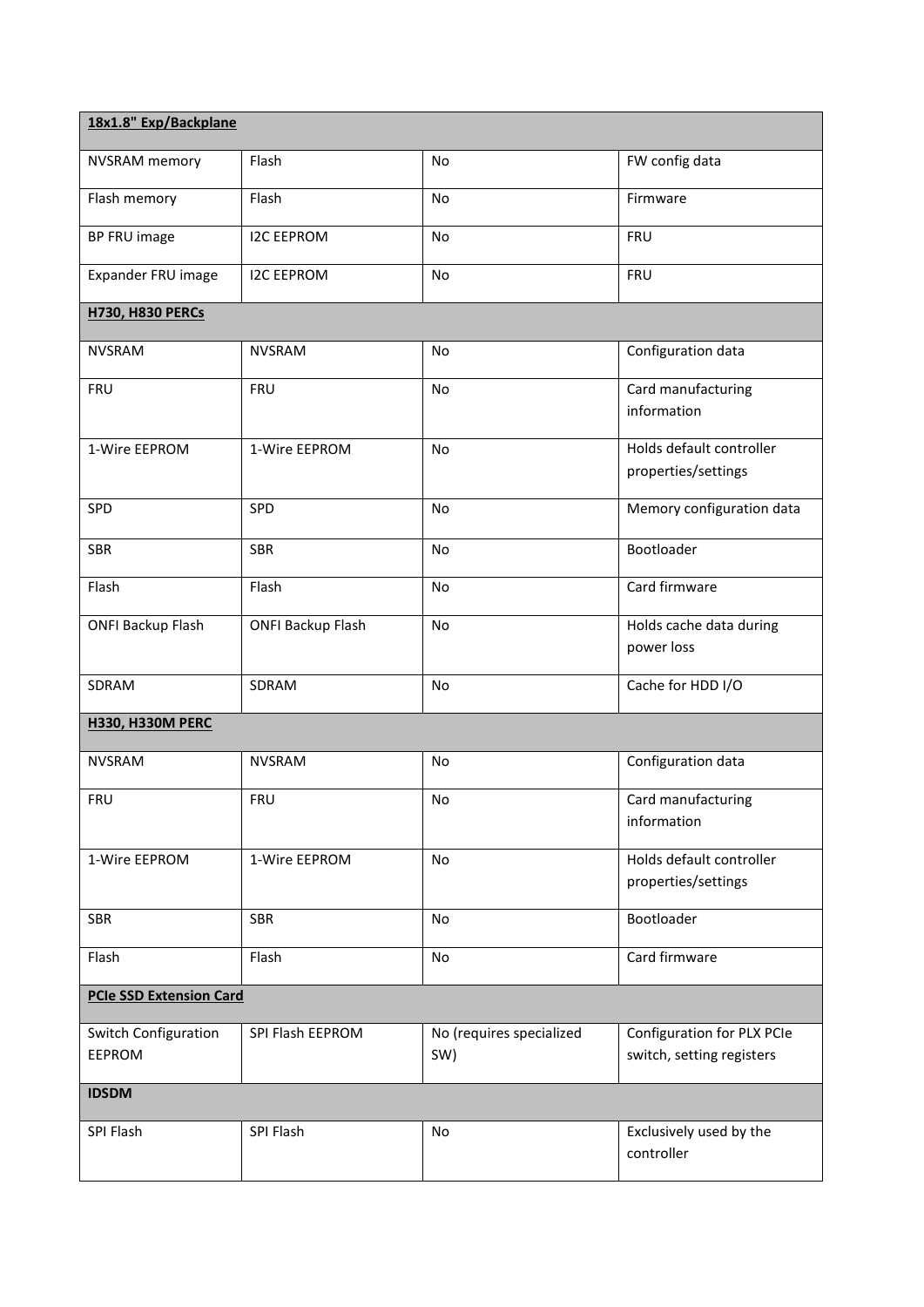| <b>MCU</b>                              | <b>Embedded Flash</b> | Yes            | Firmware                                                                       |  |
|-----------------------------------------|-----------------------|----------------|--------------------------------------------------------------------------------|--|
| Left Ear - R730xd                       |                       |                |                                                                                |  |
| SPI Flash                               | SPI Flash             | N <sub>o</sub> | For field maintenance. Have<br>License, Service Tag and<br>system information. |  |
| <b>Main Control Panel - R730</b>        |                       |                |                                                                                |  |
| SPI Flash                               | SPI Flash             | <b>No</b>      | For field maintenance. Have<br>License, Service Tag and<br>system information. |  |
| <b>TPM</b>                              |                       |                |                                                                                |  |
| <b>Trusted Platform</b><br>Module (TPM) | EEPROM                | Yes            | Storage of encryption keys                                                     |  |
| <b>iDRAC Quick Sync</b>                 |                       |                |                                                                                |  |
| MCU MSP430                              | Flash                 | <b>No</b>      | iDRAC Quick Sync<br>Communicate Protocol                                       |  |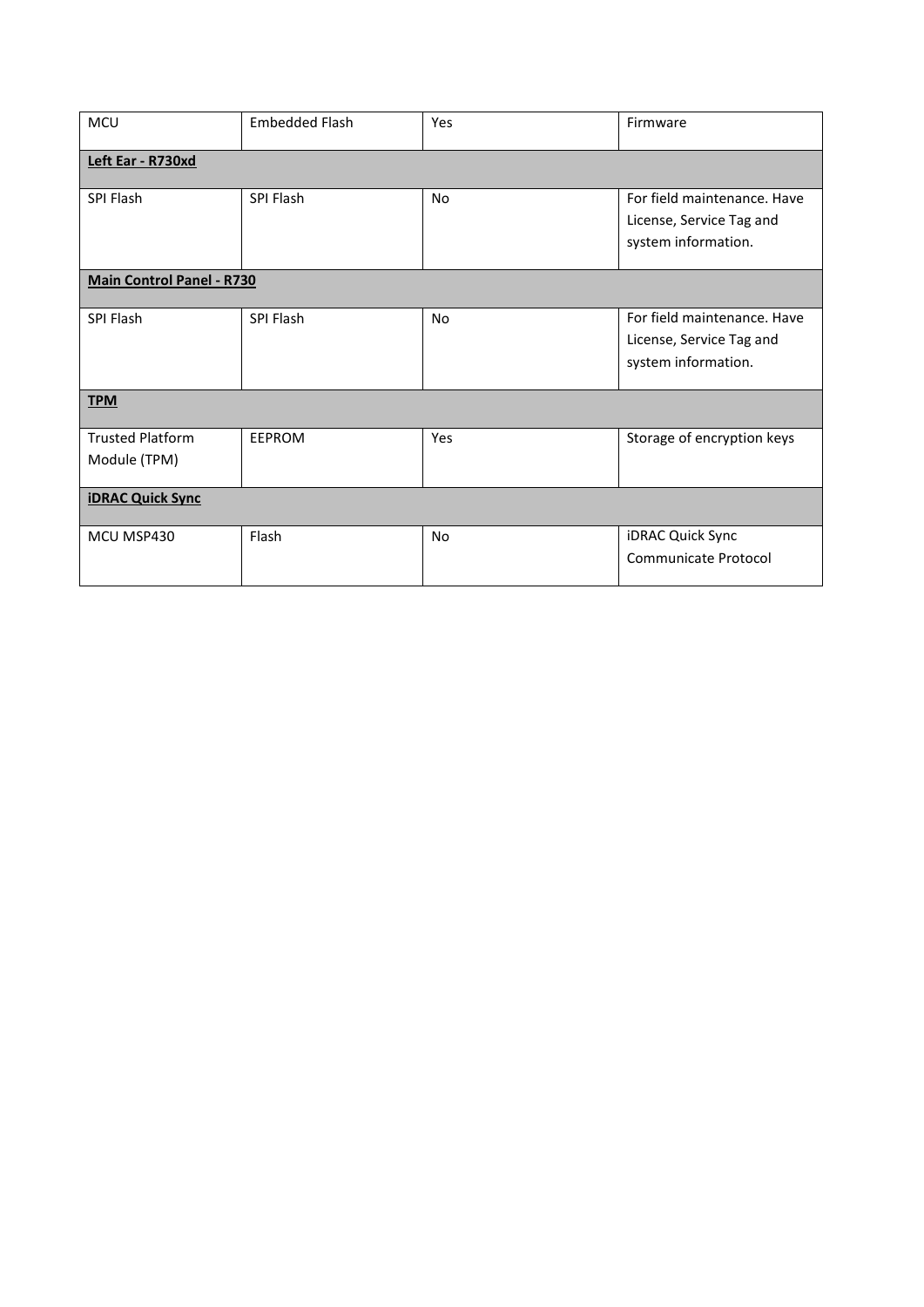| Item                            | How is data input to this<br>memory?             | How is this memory<br>write protected?                                                                            | How is the memory cleared?                                                                                                                                                                                                                                              |
|---------------------------------|--------------------------------------------------|-------------------------------------------------------------------------------------------------------------------|-------------------------------------------------------------------------------------------------------------------------------------------------------------------------------------------------------------------------------------------------------------------------|
| <b>Planar</b>                   |                                                  |                                                                                                                   |                                                                                                                                                                                                                                                                         |
| PCH Internal<br><b>CMOS RAM</b> | <b>BIOS</b>                                      | N/A - BIOS only<br>control                                                                                        | 1) Set NVRAM_CLR jumper to clear BIOS<br>configuration settings at boot and<br>reboot system; 2) AC power off system,<br>remove coin cell battery for 30 seconds,<br>replace battery and power back on; 3)<br>restore default configuration in F2<br>system setup menu. |
| <b>BIOS Password</b>            | Keyboard                                         | N/A                                                                                                               | Place shunt on J_PSWD_NVRAM jumper<br>pins 2 and 4.                                                                                                                                                                                                                     |
| <b>BIOS SPI Flash</b>           | SPI interface via iDRAC                          | Software write<br>protected                                                                                       | Not possible with any utilities or<br>applications and system is not functional<br>if corrupted/removed.                                                                                                                                                                |
| <b>iDRAC SPI Flash</b>          | SPI interface via iDRAC                          | <b>Embedded iDRAC</b><br>subsystem firmware<br>actively controls sub<br>area based write<br>protection as needed. | Not completely user clearable; however,<br>user data, lifecycle log and archive, SEL,<br>fw image repository can be cleared via<br>Delete Configuration and Retire System,<br>accessible in Lifecycle Controller<br>interface                                           |
| <b>BMC EMMC</b>                 | NAND Flash interface via<br><b>iDRAC</b>         | <b>Embedded FW write</b><br>protected                                                                             | Not completely user clearable; however,<br>user data, lifecycle log and archive, SEL,<br>fw image repository can be cleared via<br>Delete Configuration and Retire System,<br>accessible in Lifecycle Controller<br>interface                                           |
| <b>CPU Vcore</b><br>Regulators  |                                                  | NA                                                                                                                | Not user clearable                                                                                                                                                                                                                                                      |
| Vmem<br>Regulators              |                                                  | <b>NA</b>                                                                                                         | Not user clearable                                                                                                                                                                                                                                                      |
| System CPLD<br><b>RAM</b>       | Not utilized                                     | Not accessible                                                                                                    | Not accessible                                                                                                                                                                                                                                                          |
| <b>System Memory</b>            | System OS                                        | OS Control                                                                                                        | Reboot or power down system                                                                                                                                                                                                                                             |
| Internal USB Key                | USB interface via PCH.<br>Accessed via system OS | No write protect                                                                                                  | Can be cleared in system OS                                                                                                                                                                                                                                             |
| CPU                             | Various                                          | Various                                                                                                           | Power off                                                                                                                                                                                                                                                               |
| <b>iDRAC DDR</b>                | <b>iDRAC Firmware</b>                            | <b>NA</b>                                                                                                         | Power off                                                                                                                                                                                                                                                               |
| <b>iDRAC</b>                    | <b>iDRAC Firmware</b>                            | <b>NA</b>                                                                                                         | Power off                                                                                                                                                                                                                                                               |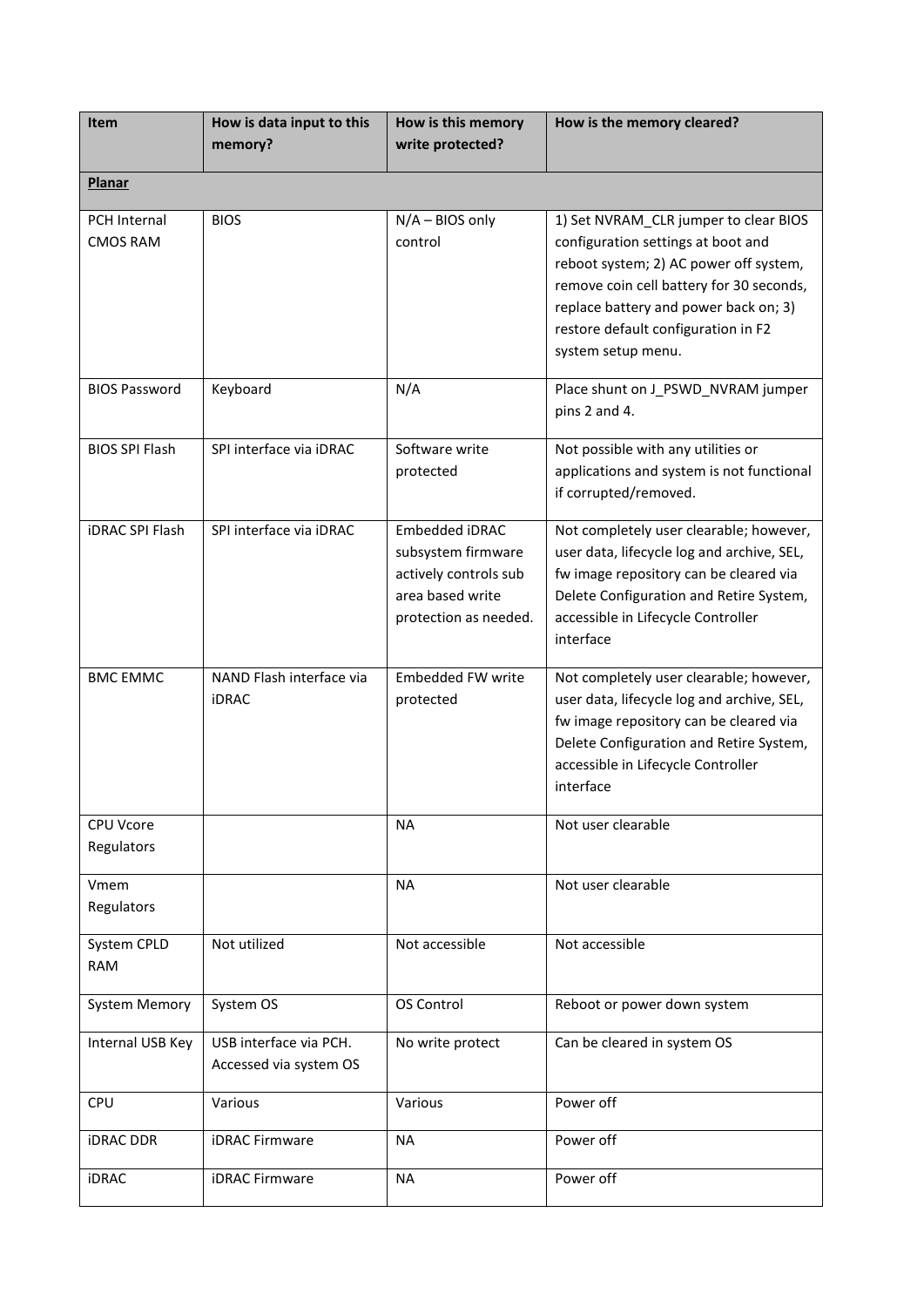| 2x2.5" Backplane                 |                                         |                              |                                                                    |  |
|----------------------------------|-----------------------------------------|------------------------------|--------------------------------------------------------------------|--|
| SEP internal<br>flash            | I2C interface via iDRAC                 | Program write protect<br>bit | Not user clearable                                                 |  |
| Backplane<br><b>External FRU</b> | Programmed at ICT during<br>production. | Not WP                       | Cannot be cleared with existing tools<br>available to the customer |  |
| 4x3.5" Backplane                 |                                         |                              |                                                                    |  |
| SEP internal<br>flash            | I2C interface via iDRAC                 | Program write protect<br>bit | Not user clearable                                                 |  |
| Backplane<br><b>External FRU</b> | Programmed at ICT during<br>production. | Not WP                       | Cannot be cleared with existing tools<br>available to the customer |  |
| 24x2.5" EXP/Backplane            |                                         |                              |                                                                    |  |
| NVSRAM<br>memory                 | Common Flash memory<br>Interface (CFI)  | Hardware strapping           | Not user clearable                                                 |  |
| Flash memory                     | Common Flash memory<br>Interface (CFI)  | Hardware strapping           | Not user clearable                                                 |  |
| Expander FRU<br>image            | I2C interface via expander              | Hardware strapping           | Not user clearable                                                 |  |
| BP FRU image                     | I2C interface via iDRAC                 | Hardware strapping           | Not user clearable                                                 |  |
| 16x2.5" EXP/Backplane            |                                         |                              |                                                                    |  |
| <b>NVSRAM</b><br>memory          | Common Flash memory<br>Interface (CFI)  | Hardware strapping           | Not user clearable                                                 |  |
| Flash memory                     | Common Flash memory<br>Interface (CFI)  | Hardware strapping           | Not user clearable                                                 |  |
| Expander FRU<br>image            | I2C interface via Expander              | Hardware strapping           | Not user clearable                                                 |  |
| <b>BP FRU image</b>              | I2C interface via iDRAC                 | Hardware strapping           | Not user clearable                                                 |  |
| 8x2.5" Backplane                 |                                         |                              |                                                                    |  |
| SEP internal<br>flash            | I2C interface via iDRAC                 | Program write protect<br>bit | Not user clearable                                                 |  |
| 8x3.5" Backplane                 |                                         |                              |                                                                    |  |
| SEP internal<br>flash            | I2C interface via iDRAC                 | Program write protect<br>bit | Not user clearable                                                 |  |
| Backplane<br>External FRU        | Programmed at ICT during<br>production. | Not WP                       | Cannot be cleared with existing tools<br>available to the customer |  |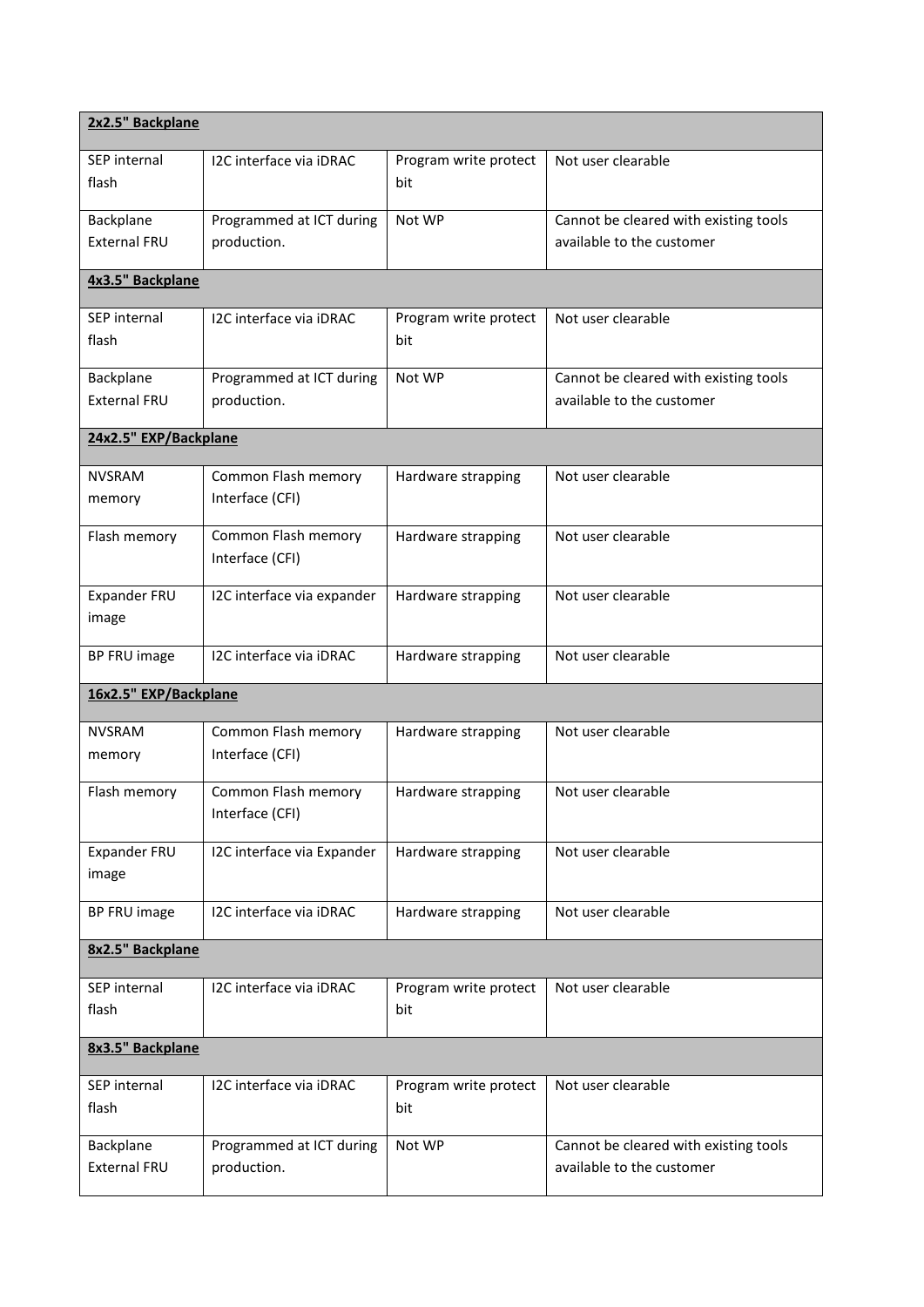| 12x3.5" EXP/Backplane   |                                        |                        |                                                                                       |  |
|-------------------------|----------------------------------------|------------------------|---------------------------------------------------------------------------------------|--|
| <b>NVSRAM</b>           | Common Flash memory                    | Hardware strapping     | Not user clearable                                                                    |  |
| memory                  | Interface (CFI)                        |                        |                                                                                       |  |
| Flash memory            | Common Flash memory                    | Hardware strapping     | Not user clearable                                                                    |  |
|                         | Interface (CFI)                        |                        |                                                                                       |  |
| <b>BP FRU image</b>     | I2C interface via expander             | Hardware strapping     | Not user clearable                                                                    |  |
| Expander FRU            | I2C interface via iDRAC                | Hardware strapping     | Not user clearable                                                                    |  |
| image                   |                                        |                        |                                                                                       |  |
| 18x1.8" Exp/Backplane   |                                        |                        |                                                                                       |  |
| <b>NVSRAM</b>           | Common Flash memory                    | Hardware strapping     | Not user clearable                                                                    |  |
| memory                  | Interface (CFI)                        |                        |                                                                                       |  |
| Flash memory            | Common Flash memory<br>Interface (CFI) | Hardware strapping     | Not user clearable                                                                    |  |
|                         |                                        |                        |                                                                                       |  |
| BP FRU image            | I2C interface via expander             | Hardware strapping     | Not user clearable                                                                    |  |
| Expander FRU            | I2C interface via iDRAC                | Hardware strapping     | Not user clearable                                                                    |  |
| image                   |                                        |                        |                                                                                       |  |
| <b>H730, H830 PERCs</b> |                                        |                        |                                                                                       |  |
| <b>NVSRAM</b>           | ROC writes configuration               | Not WP. Not visible to | Cannot be cleared with existing tools                                                 |  |
|                         | data to NVSRAM                         | <b>Host Processor</b>  | available to the customer                                                             |  |
| <b>FRU</b>              | Programmed at ICT during               | Not WP                 | Cannot be cleared with existing tools                                                 |  |
|                         | production.                            |                        | available to the customer                                                             |  |
| 1-Wire EEPROM           | ROC writes data to this                | Not WP. Not visible to | Cannot be cleared with existing tools                                                 |  |
|                         | memory                                 | <b>Host Processor</b>  | available to the customer                                                             |  |
| <b>SPD</b>              | Pre-programmed before                  | Not WP. Not visible to | Cannot be cleared with existing tools                                                 |  |
|                         | assembly                               | <b>Host Processor</b>  | available to the customer                                                             |  |
| <b>SBR</b>              | Pre-programmed before                  | Not WP. Not visible to | Cannot be cleared with existing tools                                                 |  |
|                         | assembly                               | <b>Host Processor</b>  | available to the customer                                                             |  |
| Flash                   | Pre-programmed before                  | Not WP. Not visible to | Cannot be cleared with existing tools                                                 |  |
|                         | assembly. Can be updated               | <b>Host Processor</b>  | available to the customer                                                             |  |
|                         | using Dell/LSI tools                   |                        |                                                                                       |  |
| <b>ONFI Backup</b>      | FPGA backs up DDR data                 | Not WP. Not visible to | Flash can be cleared by powering up the                                               |  |
| Flash                   | to this device in case of a            | <b>Host Processor</b>  | card and allowing the controller to flush                                             |  |
|                         | power failure                          |                        | the contents to VDs. If the VDs are no                                                |  |
|                         |                                        |                        | longer available, cache can be cleared by<br>going into controller bios and selecting |  |
|                         |                                        |                        | Discard Preserved Cache.                                                              |  |
|                         |                                        |                        |                                                                                       |  |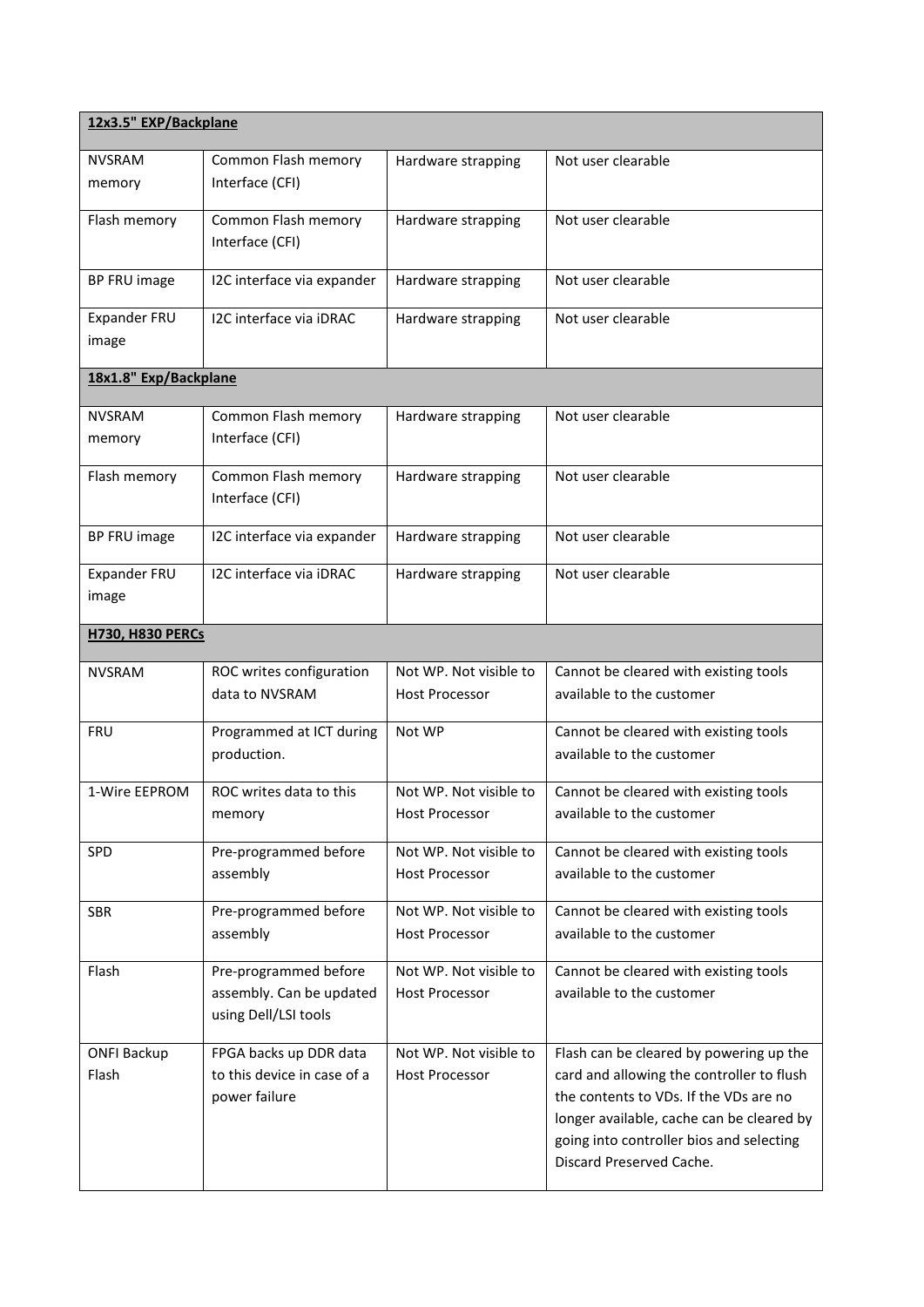| SDRAM                            | ROC writes to this                                                        | Not WP. Not visible to                          | Cache can be cleared by powering off                               |
|----------------------------------|---------------------------------------------------------------------------|-------------------------------------------------|--------------------------------------------------------------------|
|                                  | memory - using it as                                                      | <b>Host Processor</b>                           | the card                                                           |
|                                  | cache for data IO to HDDs                                                 |                                                 |                                                                    |
| <b>H330, H330M PERC</b>          |                                                                           |                                                 |                                                                    |
| <b>NVSRAM</b>                    | ROC writes configuration                                                  | Not WP. Not visible to                          | Cannot be cleared with existing tools                              |
|                                  | data to NVSRAM                                                            | <b>Host Processor</b>                           | available to the customer                                          |
| <b>FRU</b>                       | Programmed at ICT during<br>production                                    | Not WP                                          | Cannot be cleared with existing tools<br>available to the customer |
| 1-Wire EEPROM                    | ROC writes data to this<br>memory                                         | Not WP. Not visible to<br><b>Host Processor</b> | Cannot be cleared with existing tools<br>available to the customer |
| <b>SBR</b>                       | Pre-programmed before<br>assembly                                         | Not WP. Not visible to<br><b>Host Processor</b> | Cannot be cleared with existing tools<br>available to the customer |
| Flash                            | Pre-programmed before<br>assembly. Can be updated<br>using Dell/LSI tools | Not WP. Not visible to<br><b>Host Processor</b> | Cannot be cleared with existing tools<br>available to the customer |
| <b>PCIe SSD Extension Card</b>   |                                                                           |                                                 |                                                                    |
| Switch                           | The EEPROM image is pre-                                                  | Device can be write                             | System is not functional as intended if                            |
| Configuration                    | loaded at factory before                                                  | protected via                                   | corrupted/removed.                                                 |
| <b>EEPROM</b>                    | assembly. Once                                                            | hardware pin.                                   |                                                                    |
|                                  | assembled on the card,<br>data can be entered via                         | Alternatively, device<br>contents can be write  |                                                                    |
|                                  | PLX Device Editor or PLX                                                  | protected via WPEN                              |                                                                    |
|                                  | EEP DOS based tool.                                                       | bit in status register.                         |                                                                    |
| <b>IDSDM</b>                     |                                                                           |                                                 |                                                                    |
| SPI Flash                        | SPI interface via iDRAC                                                   | Hardware strapping                              | Not user clearable                                                 |
| <b>MCU</b>                       | USB3.0 interface via PCH,                                                 | N/A                                             | Not user clearable                                                 |
|                                  | FW can be updated via                                                     |                                                 |                                                                    |
|                                  | iDRAC which runs on                                                       |                                                 |                                                                    |
|                                  | Linux                                                                     |                                                 |                                                                    |
| Left Ear - R730xd                |                                                                           |                                                 |                                                                    |
| SPI Flash                        | SPI interface via iDRAC                                                   | Hardware strapping                              | Not user clearable                                                 |
| <b>Main Control Panel - R730</b> |                                                                           |                                                 |                                                                    |
| SPI Flash                        | SPI interface via iDRAC                                                   | Hardware strapping                              | Not user clearable                                                 |
| <b>TPM</b>                       |                                                                           |                                                 |                                                                    |
| <b>Trusted Platform</b>          | Using TPM Enabled                                                         | SW write protected                              | F2 Setup option                                                    |
| Module (TPM)                     | operating systems                                                         |                                                 |                                                                    |